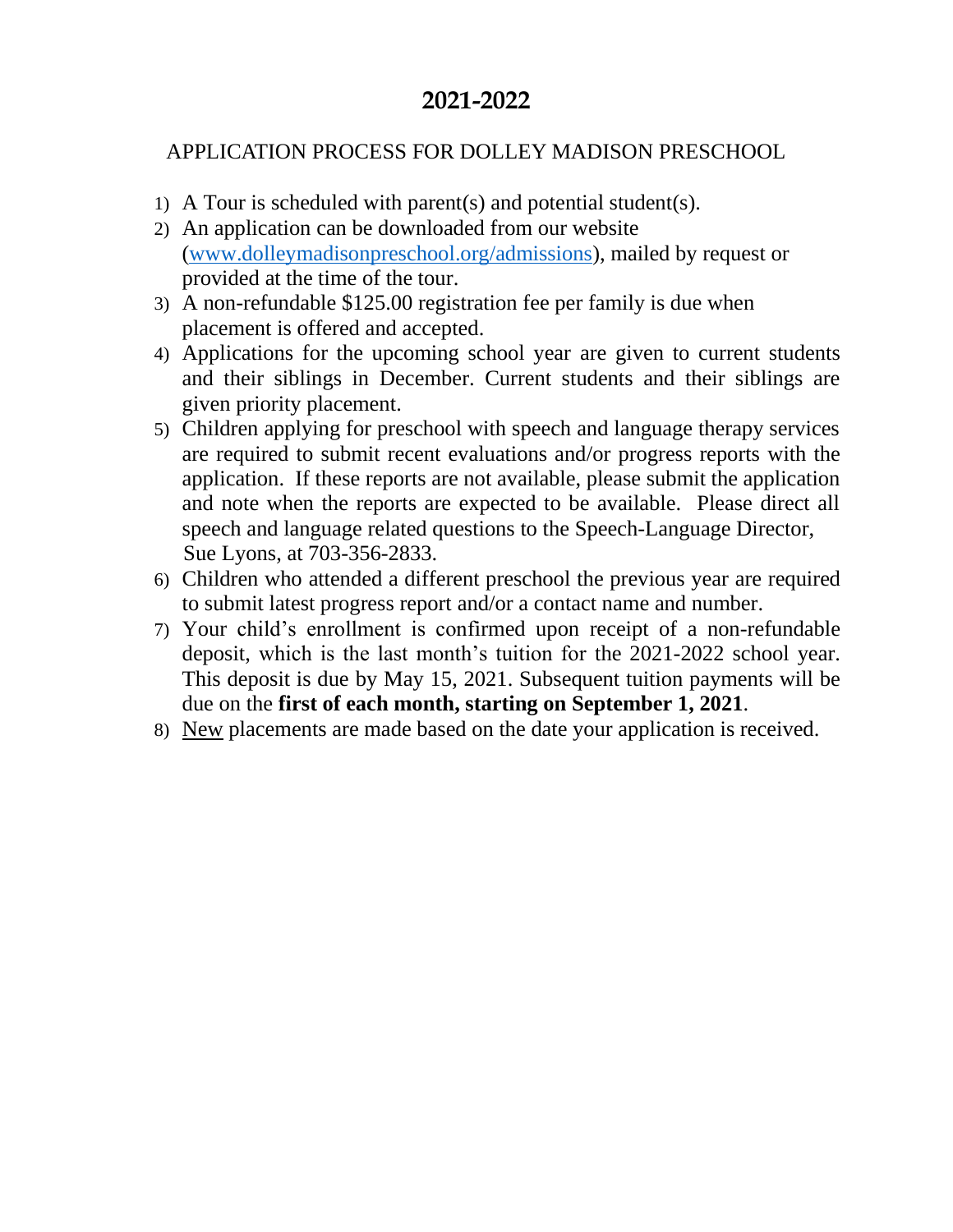### **Child's Name\_\_\_\_\_\_\_\_\_\_\_\_\_\_\_\_\_\_\_\_\_\_\_\_\_\_\_\_\_\_\_\_\_\_\_\_\_\_\_\_\_\_\_\_\_\_\_\_\_\_\_\_\_\_\_\_\_\_\_\_\_\_\_\_\_\_**

Please indicate which class your child will attend based on their birth date. If the class has an option for number of days, please indicate your preference.

|             | <b>CLASSES AND SCHEDULES FOR 2021-2022 SCHOOL YEAR</b>                             |                                 |  |  |
|-------------|------------------------------------------------------------------------------------|---------------------------------|--|--|
| <b>Mark</b> | Class by Age of Child                                                              | School Days and Hours by Class  |  |  |
| with x      |                                                                                    |                                 |  |  |
|             | <b>MORNING CLASS SCHEDULES</b>                                                     |                                 |  |  |
|             |                                                                                    | $9:00am - 12:00pm$              |  |  |
|             | Ladybugs                                                                           | $Tues + Thus$                   |  |  |
|             | $2 \frac{1}{2}$ years old by Nov 1,2021                                            |                                 |  |  |
|             | <b>Bumble Bees</b>                                                                 | $Mon + Wed + Fri$               |  |  |
|             | $3$ years old by Jan 1, 2022                                                       |                                 |  |  |
|             |                                                                                    | $9:00am - 1:00pm$               |  |  |
|             | <b>Pandas</b>                                                                      | 5 days                          |  |  |
|             | 3 1/2 years old by Oct 1, 2021                                                     | 4 days                          |  |  |
|             |                                                                                    | Circle which day to opt out of  |  |  |
|             |                                                                                    | <b>MTWTRF</b>                   |  |  |
|             | <b>Frogs</b>                                                                       | 5 days                          |  |  |
|             | 4 years old by Nov 1, 2021                                                         | 4 days                          |  |  |
|             |                                                                                    | Circle which day to opt out of  |  |  |
|             |                                                                                    | <b>MTWTRF</b>                   |  |  |
|             | <b>ALL-DAY CLASS SCHEDULES</b>                                                     |                                 |  |  |
|             | <b>Turtles</b>                                                                     | $M + T + W + Th (9am-3pm) + F$  |  |  |
|             | 4 years old by Sept 1, 2021                                                        | $(9am-1pm)$                     |  |  |
|             | <b>Owls PRE-K</b>                                                                  | $M + T + W + Th (9am-3pm) + F$  |  |  |
|             | 5 years old by Jan 1, 2022                                                         | $(9am-1pm)$                     |  |  |
|             | <b>AFTERNOON CLASS SCHEDULE</b>                                                    |                                 |  |  |
|             | (class will ONLY be offered if we have enough enrolled students by August 1, 2021) |                                 |  |  |
|             | Age of Child in September                                                          | $12 \text{pm} - 3:00 \text{pm}$ |  |  |
|             | Fish                                                                               | 3 or 4 days                     |  |  |
|             | Mix of 3 and 4 year olds                                                           | $M + T + W + Th$                |  |  |
|             |                                                                                    |                                 |  |  |

**Parent's Signature \_\_\_\_\_\_\_\_\_\_\_\_\_\_\_\_\_\_\_\_\_\_\_\_\_\_\_\_\_\_\_\_\_\_\_\_\_Date\_\_\_\_\_\_\_\_\_\_\_\_\_\_\_\_\_\_\_\_**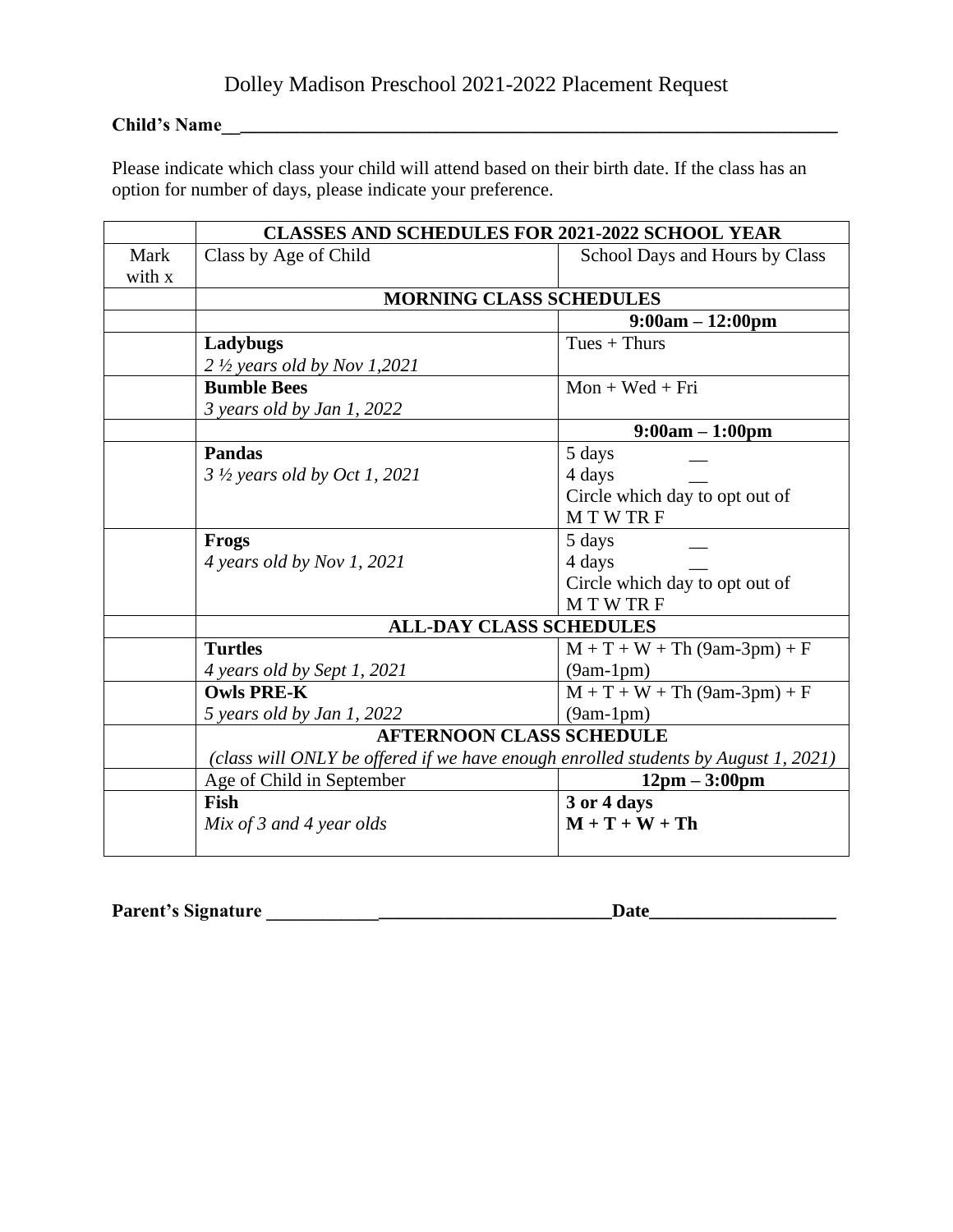| <b>DATE SENT</b> |  |
|------------------|--|
|------------------|--|

#### DATE RECEIVED\_

**IPC Member S&L Referral\_\_\_\_**

#### DOLLEY MADISON PRESCHOOL 1125 Savile Lane McLean, Virginia 22101 (703) 356-1351

#### **2021-2022 APPLICATION FOR ADMISSION**

- A non-refundable \$125.00 registration fee is due after your child has a CONFIRMED spot. There is only one registration fee per family.
- The non-refundable deposit for the 2021-2022 school year is due on May 15, 2021 and is the last month's tuition of the school year.
- Tuition is a year-long obligation, which may be paid in full at the beginning of the year or is payable in nine monthly installments on the  $1<sup>st</sup>$  of each month of the school year.

#### *Please complete all information or application will be returned back to you.*

| Child's Full Name                           |  |                                                                                                                  |
|---------------------------------------------|--|------------------------------------------------------------------------------------------------------------------|
|                                             |  |                                                                                                                  |
|                                             |  |                                                                                                                  |
|                                             |  |                                                                                                                  |
|                                             |  |                                                                                                                  |
|                                             |  |                                                                                                                  |
|                                             |  |                                                                                                                  |
|                                             |  |                                                                                                                  |
|                                             |  |                                                                                                                  |
|                                             |  |                                                                                                                  |
| Other children in the family (names, ages): |  |                                                                                                                  |
|                                             |  |                                                                                                                  |
|                                             |  | Has your child been in preschool before? _______ If so, please give the names of the other schools and the dates |
|                                             |  |                                                                                                                  |
|                                             |  | What benefits do you think your child can derive from attending Dolley Madison Preschool this year?              |
|                                             |  |                                                                                                                  |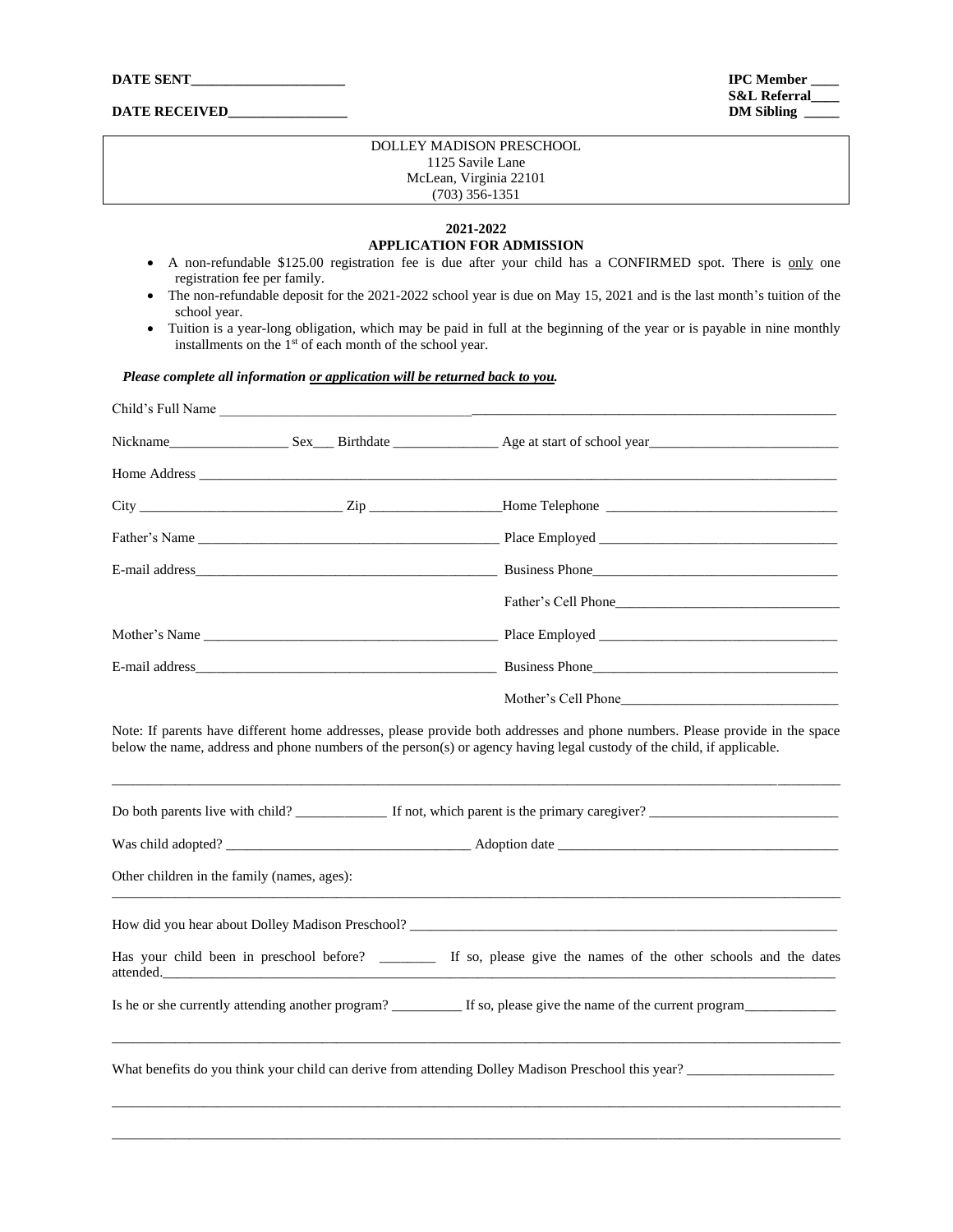#### **Dolley Madison Preschool 2021-2022 Tuition: (please circle selection):**

| Class and Number of Days Attending                   | <b>Tuition for Preschool</b>                                                | Tuition for Preschool with Speech-   |  |
|------------------------------------------------------|-----------------------------------------------------------------------------|--------------------------------------|--|
| School per Week                                      |                                                                             | Language Therapy $(2x/week)$         |  |
|                                                      |                                                                             |                                      |  |
|                                                      |                                                                             | *Option for $3rd$ SL Therapy session |  |
|                                                      | <b>Morning Programs:</b>                                                    |                                      |  |
|                                                      | $9:00am - 12:00pm$                                                          |                                      |  |
| Lady Bugs Class - 2 day program                      | \$390/month                                                                 | \$790/month                          |  |
| Bumble Bee Class - 3 day program                     | \$490/month                                                                 | \$890/month                          |  |
| $9:00am - 1:00pm$                                    |                                                                             |                                      |  |
| Pandas, Frogs Classes - 4 day                        | \$600/month                                                                 | \$1000/month                         |  |
| program                                              |                                                                             |                                      |  |
| Pandas, Frogs Classes -5 day program                 | \$650/month                                                                 | $$1050/m$ onth                       |  |
|                                                      | All Day Programs: Monday - Thursday 9:00am - 3:00pm, Friday 9:00am - 1:00pm |                                      |  |
| Turtles Class - 5 days, all-day                      | \$1040/month                                                                | $$1440/m$ onth                       |  |
| program                                              |                                                                             |                                      |  |
| Owls Class Pre-K - 5 days, all-day                   | \$1090/month                                                                | \$1490 month                         |  |
| program                                              |                                                                             |                                      |  |
| Afternoon Program: Monday – Thursday 12noon – 3:00pm |                                                                             |                                      |  |
| Fish Class $-3$ days mixed of 3 and 4                | \$460/month                                                                 | \$860/month                          |  |
| year olds                                            |                                                                             |                                      |  |
| Fish Class $-4$ days mixed of 3 and 4                | \$520/month                                                                 | \$920/month                          |  |
| year olds                                            |                                                                             |                                      |  |

\*If you would like your child to receive three 30 minute sessions per week, rather than two, the cost is \$600 per month. Please discuss this option with your child's Speech Therapist.

#### **DEVELOPMENTAL HISTORY**

| Which language(s) do you speak in your home?                                                |
|---------------------------------------------------------------------------------------------|
| Which language does your child use most comfortably?                                        |
| Does your child have any Speech-Language difficulties? __________________________           |
| Do you have concerns about your child's social skills or play skills? The Yes No            |
|                                                                                             |
|                                                                                             |
| Has your child ever received any type of therapy (Physical, Occupational, Speech-Language)? |
|                                                                                             |

\_\_\_\_\_\_\_\_\_\_\_\_\_\_\_\_\_\_\_\_\_\_\_\_\_\_\_\_\_\_\_\_\_\_\_\_\_\_\_\_\_\_\_\_\_\_\_\_\_\_\_\_\_\_\_\_\_\_\_\_\_\_\_\_\_\_\_\_\_\_\_\_\_\_\_\_\_\_\_\_\_\_\_\_\_\_\_\_\_\_\_\_\_\_\_\_\_\_\_\_\_\_\_\_

#### **Sensory Motor Skills:**

Does your child have difficulty with any tasks that require sensory motor skills, such as:

1. Tactile/touch sensitivities? \_\_\_\_\_ Yes \_\_\_\_\_\_ No

If yes, please describe: \_\_\_\_\_\_\_\_\_\_\_\_\_\_\_\_\_\_\_\_\_\_\_\_\_\_\_\_\_\_\_\_\_\_\_\_\_\_\_\_\_\_\_\_\_\_\_\_\_\_\_\_\_\_\_\_\_\_\_\_\_\_\_\_\_\_\_\_\_\_\_\_\_\_\_\_\_

2. Gross motor delays? \_\_\_\_\_\_ Yes \_\_\_\_\_\_ No

If yes, please describe: \_\_\_\_\_\_\_\_\_\_\_\_\_\_\_\_\_\_\_\_\_\_\_\_\_\_\_\_\_\_\_\_\_\_\_\_\_\_\_\_\_\_\_\_\_\_\_\_\_\_\_\_\_\_\_\_\_\_\_\_\_\_\_\_\_\_\_\_\_\_\_\_\_\_\_\_\_

3. Fine motor delays? \_\_\_\_\_\_ Yes \_\_\_\_\_\_ No

If yes, please describe: \_\_\_\_\_\_\_\_\_\_\_\_\_\_\_\_\_\_\_\_\_\_\_\_\_\_\_\_\_\_\_\_\_\_\_\_\_\_\_\_\_\_\_\_\_\_\_\_\_\_\_\_\_\_\_\_\_\_\_\_\_\_\_\_\_\_\_\_\_\_\_\_\_\_\_\_\_

4. Attention/Focus/Concerns? \_\_\_\_\_\_ Yes \_\_\_\_\_\_ No

If yes, please describe: \_\_\_\_\_\_\_\_\_\_\_\_\_\_\_\_\_\_\_\_\_\_\_\_\_\_\_\_\_\_\_\_\_\_\_\_\_\_\_\_\_\_\_\_\_\_\_\_\_\_\_\_\_\_\_\_\_\_\_\_\_\_\_\_\_\_\_\_\_\_\_\_\_\_\_\_\_